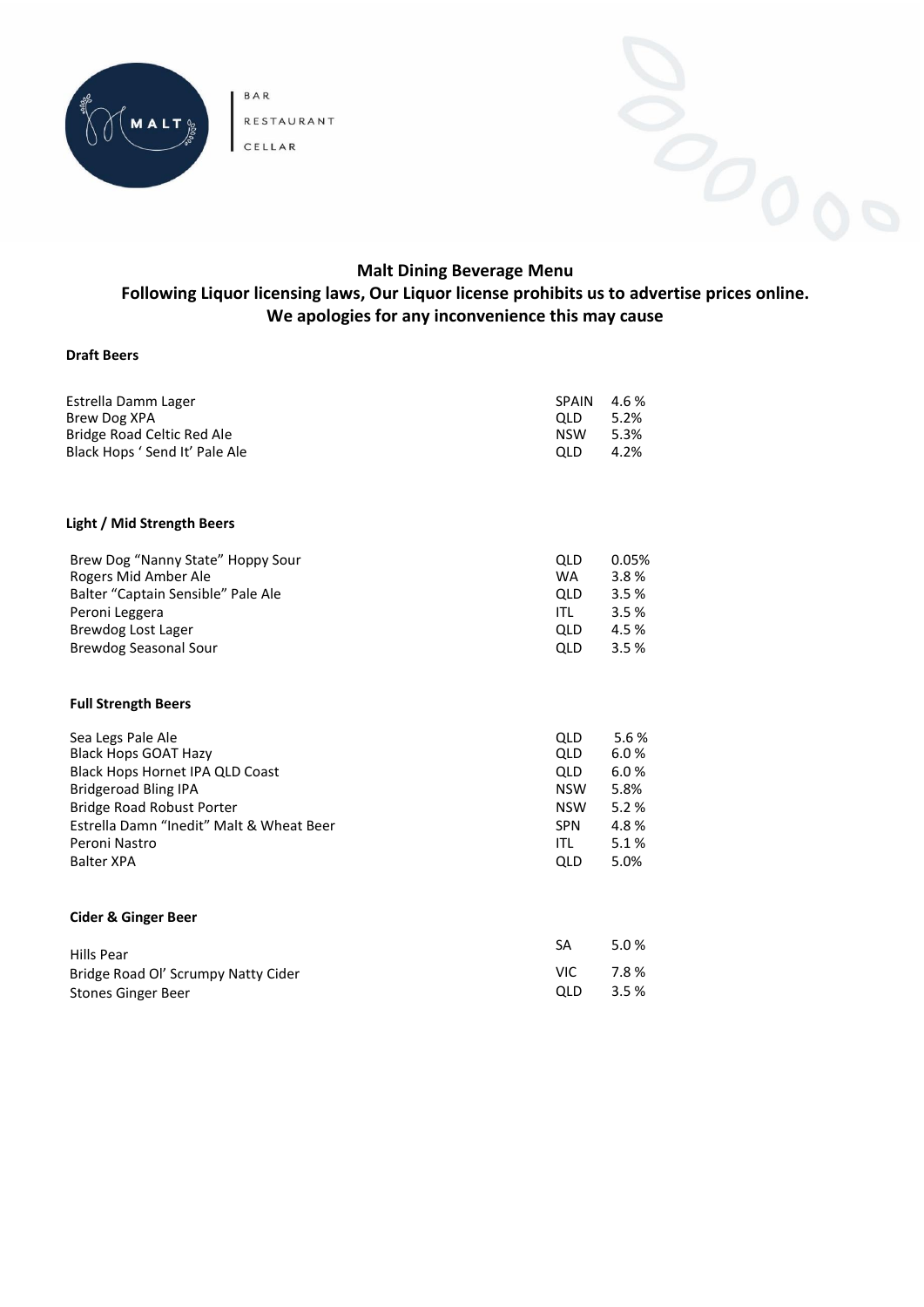

BAR RESTAURANT CELLAR

**Leave It With Me** Ketle One Grapefruit & Rose Vodka, Elderflower, Hibiscus Tea, Sparkling Wine **Served as a Spritz**

**That's My Jam** Buffalo Trace Bourbon, Grapefruit, Lemon & Blackberry Jam **Served Short**

**Spill The Tea** Hayman's London Dry Gin, House Earl Grey & Yuzu Tea Syrup, Lemon, Mint & Topped With Soda **Served Tall**

**Pandan Colada** Matusalem 7 Yr Solera Rum, House Pandam Coconut Cream, Coconut Liqueur & Pineapple Juice **Served Tall**

**One In a Melon** Rooster Blanco Tequila, House Watermelon Jam, Lime, Rhubard Bitters & Herb Salt **Served Up**

**Bittersweet Spicey Amigo** Copper Plate Vodka, Chill, Dark Chocolate Liqueur, Kahlua & Chilled Espresso

**Guilt Free SouthSide** Seedlip 108 Garden Non Alcoholic Gin, Elderflower Cordial, Lime & Fresh Mint **Served Short, Alcohol Free**

**Watermelon Mojito**  House made Watermelon Jam, Mint, Apple & Lychee Juice, Topped With Soda **Served Tall, Alcohol Free**

> **Hanging out for a classic cocktail? We most likely can do it. Ask our team to get your favorite**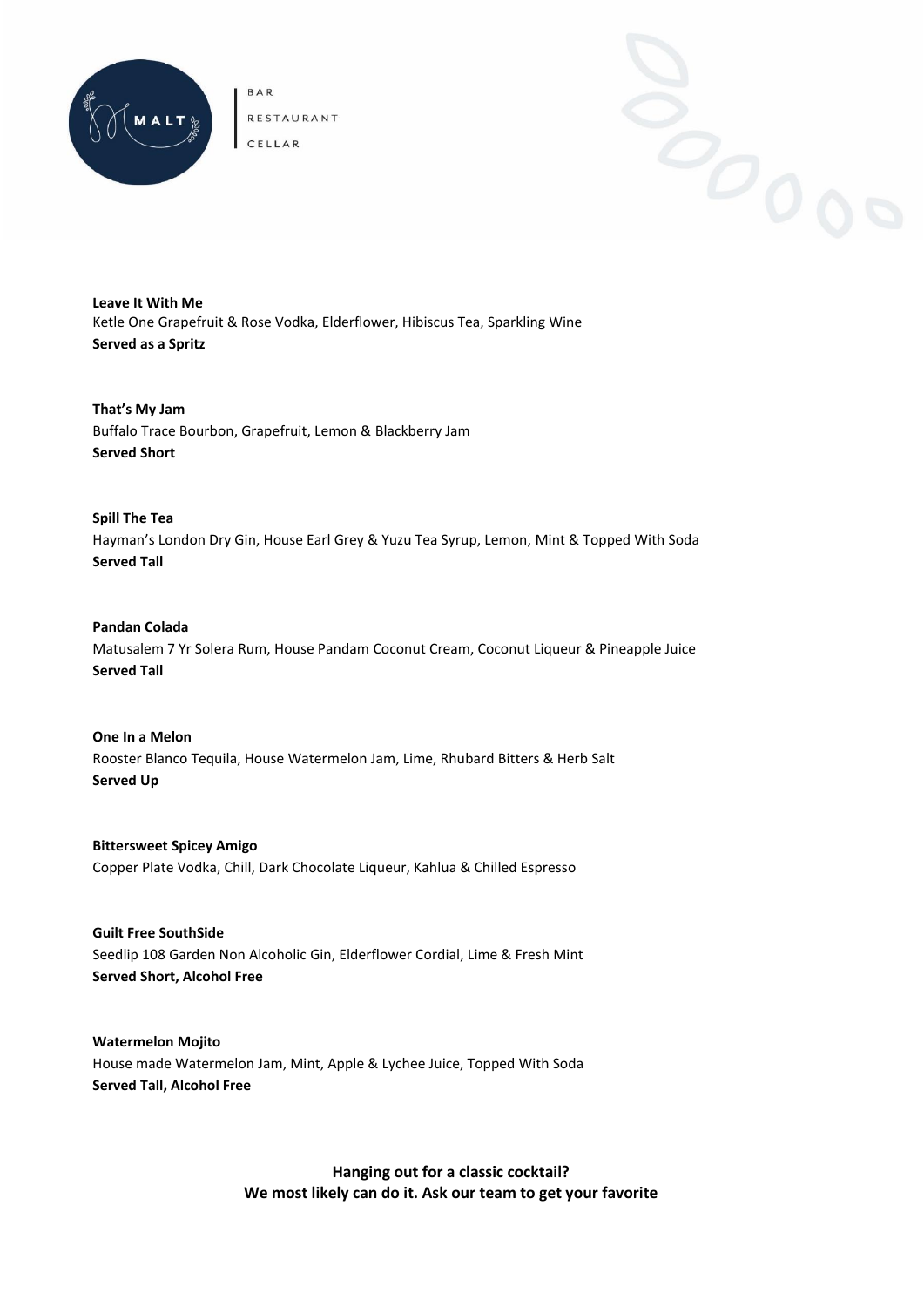

BAR<br>RESTAURANT<br>CELLAR



## SPARKLINGS

| NV          | Pizzini Prosecco                                | King Valley, VIC      |  |
|-------------|-------------------------------------------------|-----------------------|--|
| NV          | De Chanceny Brut Rose                           | De Loire, France      |  |
| NV          | <b>Collet Brut Champagne</b>                    | Ay, France            |  |
| WHITES      |                                                 |                       |  |
| 2018        | Mocondunda, Riesling                            | Clare Valley, SA      |  |
| 2014        | Howard Park Riesling' Museum Release"           | Mt Barker, WA         |  |
| 2021        | Catalina Sounds Sauvignon Blanc                 | Marlborough, NZ       |  |
| 2019        | Neudorf 'Tiritiri' Sauvignon Blanc              | Nelson, NZ            |  |
| 2020        | The Pawn Gruner Veltliner                       | Adelaide Hills, SA    |  |
| 2021        | <b>Rabbit Ranch Pinot Gris</b>                  | Central Otago, NZ     |  |
| 2019        | Chard Farm "Sur Lie" Pinot Gris                 | Central Otago, NZ     |  |
| 2021        | Jericho Fiano                                   | Adelaide Hills, SA    |  |
| 2020        | 3 Drops Chardonnay                              | Mt Barker, WA         |  |
| <b>ROSE</b> |                                                 |                       |  |
| 2020        | Chateau Peyrol                                  | Provence, France      |  |
| 2020        | Wooing tree Blondie Pinot Noir                  | Central Otago, NZ     |  |
|             | <b>DESSERT &amp; FORTIFIED</b>                  |                       |  |
| 2018        | Austin's 'Late Harvest' Riesling                | Moorabool Valley, VIC |  |
| NV          | Kopke Reserve Tawny Port                        | Portugal              |  |
| ΝV          | Soumah Botrytis Viognier                        | Yarra Valley, VIC     |  |
| REDS        |                                                 |                       |  |
| 2019        | <b>Bouchard Pinot Noir</b>                      | Burgundy, France      |  |
| 2019        | Chard Farm 'River Run' Pinot Noir               | Central Otago, NZ     |  |
| 2018        | Craggy Range 'Te Muna' Pinot Noir               | Martinborough, NZ     |  |
| 2021        | Te Mata Gamay                                   | Hawkes Bay, NZ        |  |
| 2019        | Elderslie 'Hills Blend #2' Gamay                | Adelaide Hills, SA    |  |
| 2015        | Manzanos 'Crianza' Tempranillo                  | Rijoa, Spain          |  |
| 2020        | San Felipe Malbec                               | Mendoza, AR           |  |
| 2020        | Macarini 'Lasarin' Nebbiolo                     | Piedmont, Italy       |  |
| 2020        | Aphelion Grenache                               | McLaren Vale, SA      |  |
| 2019        | <b>Bass Line Shiraz</b>                         | Barrosa Valey, SA     |  |
| 2018        | Brothers At War 'Fist Fight' Shiraz             | Barrosa Valey, SA     |  |
| 2018        | BK Wines 'Autumn Equinox' Syrah                 | Adelaide Hills, SA    |  |
| 2020        | Molly Dooker 'Blue Eyed Boy' Shiraz             | McLaren Vale, SA      |  |
| 2018        | Two Hands 'Ares' Shiraz                         | Barrossa Valley, SA   |  |
| 2017        | Juniper 'Cornerstone' Cabernet Sauvignon        | Margret River, WA     |  |
| 2013        | D A'renberg 'Darry's Original' Grenache, Shiraz | McLaren Vale, SA      |  |
| 2018        | Two Hands 'Aphrodite' Shiraz                    | Barossa Valley, SA    |  |
|             |                                                 |                       |  |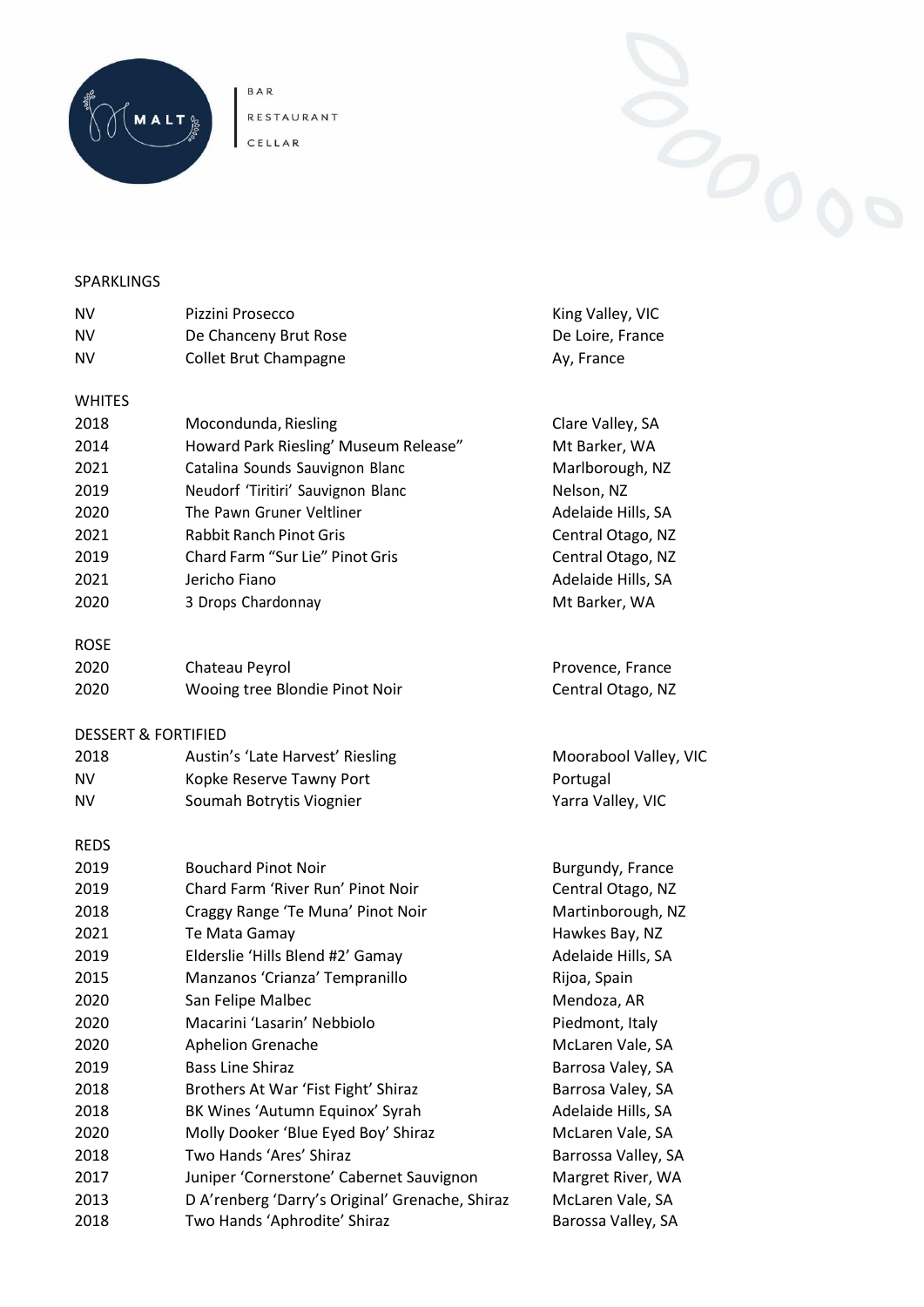

CELLAR

#### **APERITIFS & DIGESTIVES**

Aperol Amaro Montenegro Campari Fernet Branca Lillet Blanc Pimms No1 Pernod Absinthe

#### **RUM**

Beenleigh 3yr Havana Club 3 Bundaberg Black 12yr 23rd Street Distillery Ratu Spiced Rum Kraken Spiced Milton Spiced Rum Matusalem Gran Reserva 15 Matusalem Reserva 7 Plantation Pineapple Ron Zacapa 23 yr Balcones Texas Diplimatico Reserva Exclusiva Bumbu rum co.

# **TEQUILA/ MEZCAL**

Rooster Rojo Blanco Monte Alban Mezcal Don Julio Reposado Herrradura Reposado Patron Café XO 1800 Anejo Boval mezcal Casamigos Mezcal

#### **VODKA**

Ketel One Citroen Ketel One Ketel One Grapefruit and Rose Stolichnaya Vanilla Belvedere Beluga Ciroc Grey Goose

### **COGNAC**

Grand Marnier Remy Martin VSOP Overeem XO Brandy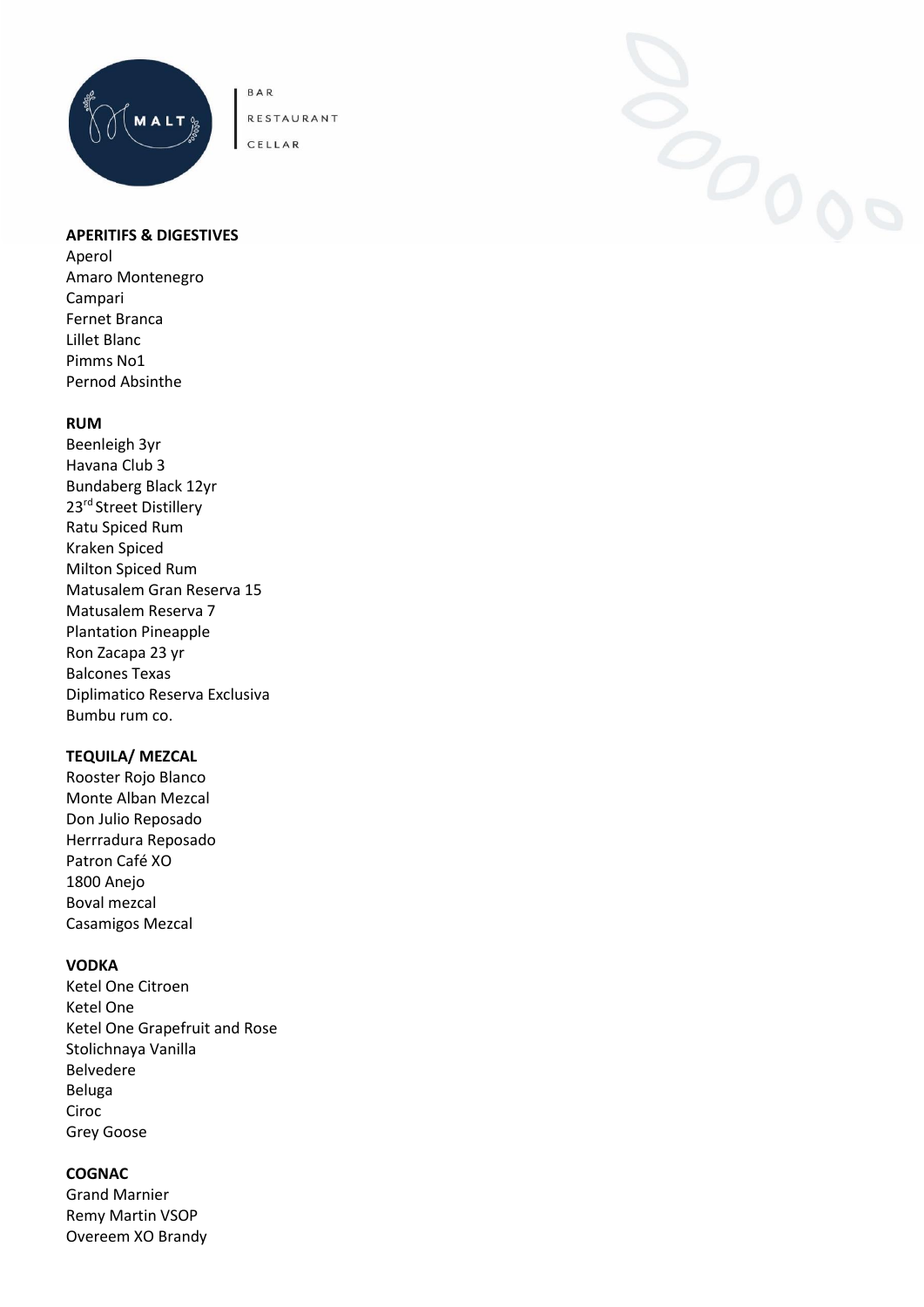

CELLAR

### **GIN**

Haymas London Dry Aviation American Dry Brookie's Dry Gin Mare Melbourne Gin Rhapsody Ruby Gin Four Pillars Dry Four Pillars Shiraz Four Pillars Spice Trade Hendricks The Botanist Giselle Pavlova Gin Nosferatu Blood Orange Mandrake Cucumber & Mint Tanqueray 10

#### **AMERICAN WHISKEY**

Buffalo Trace Jack Daniel's Makers Mark Woodford Reserve Woodford Reserve Rye Rittenhouse Rye Michters Sour Mash Old Forester Statesman Weller Special Reserve Sazerac Rye Michters Straight Rye Hudson Baby Bourbon Hudson Manhattan Rye E.H Taylor Single Barrel Balcones Baby Blue Balcones Texas Pot Still Balcones Texas Rye Balcones Brimstone Whistle Pig Rye 10yr Whistle Pig Rye 12yr Willet Bourbon 5yr Pot Res Willet Small Batch Rye Noah's Mill

# **THE LOWLANDS & CAMPBELTOWN SINGLE MALTS**

Auchentoshan American Oak Auchentoshan 12yr Auchentoshan Three Wood Bladnoch 10yr Bladnoch Samsara Bladnoch Adela 15yr Bladnoch 17yr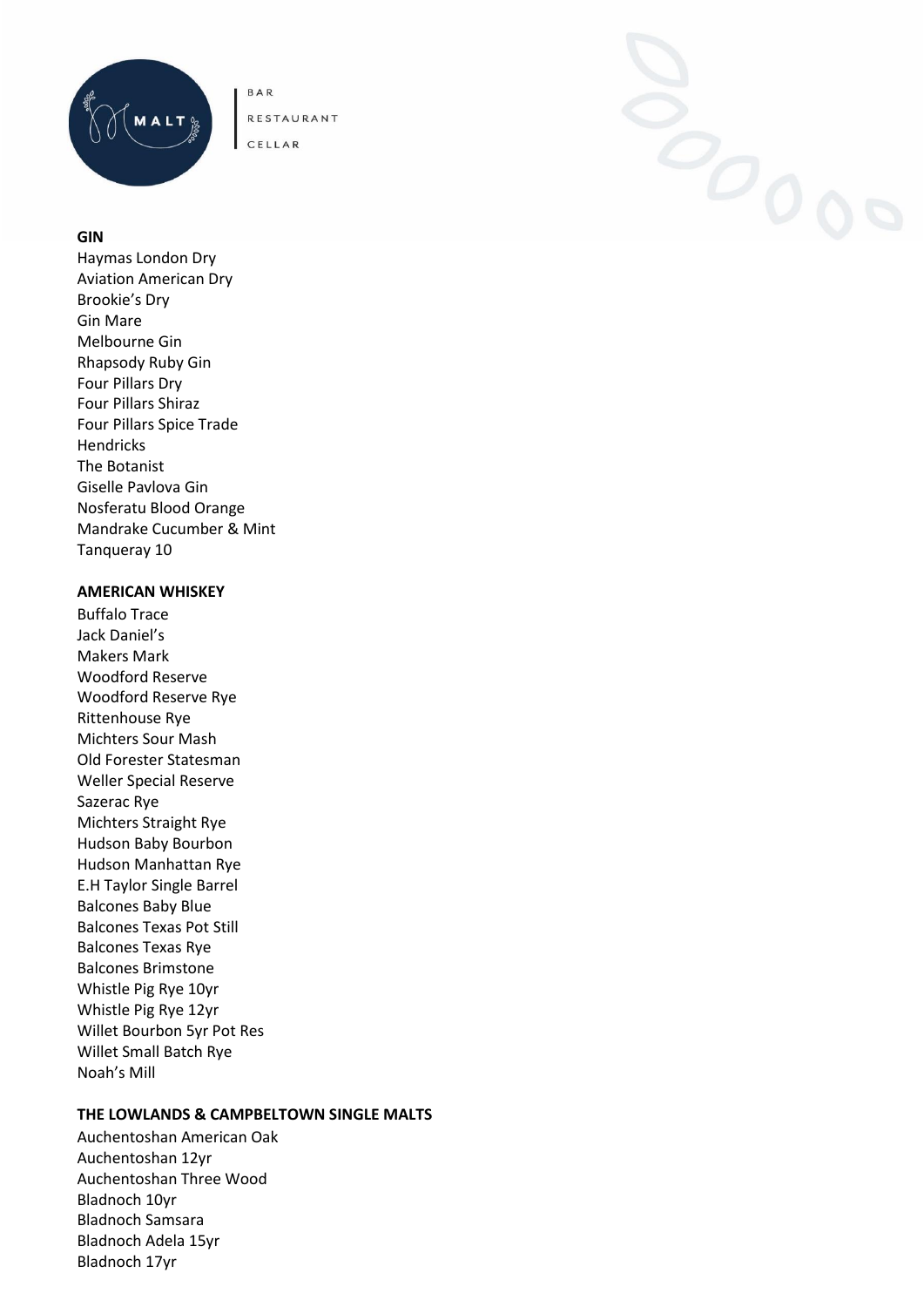

CELLAR

#### **THE HIGHLANDS SINGLE MALTS**

Aberfeldy 12yr Ben Nevis 10yr Glenmorangie Original Glenmorangie 'The Quinta Ruban Glenmorangie Nectar D'or Glenmorangie 'Lasanta' 12yr Glenmorangie 18yr Glenmorangie Signet GlenDronach 'Traditionally Peated' GlenDronach Port Cask GlenDronach 15yr 'Revival' Glenglassaugh Evolution Glenglassaugh Revival Glenglassaugh Torfa Wolf Burn Aurora Wolf Burn Northland The Glenturret Peated Macallan Cask 12yr Macallan Rare Cask Macallan Double Cask 18yr Oban 14yr Old Pultney 12yr Glenfarclas 8yr Glenfarclas 15yr

#### **ISLAY SINGLE MALTS**

Ardbeg 10yr Bowmore 12yr Bowmore 18yr Bowmore 'Vaults' First Release Bruichladdich Laddie Classic Bruichladdich Islay Barley 2010 Bruichladdish Islay Barley 2011 Bruichladdich "Octomore 12.2" Bunnahabhain 25yr Elements of Islay Peat Kilchoman Machir Bay Lagavulin 16yr Laphroaig Select Laphroaig 10yr Laphroaig Quarter cask Talisker 10 Yr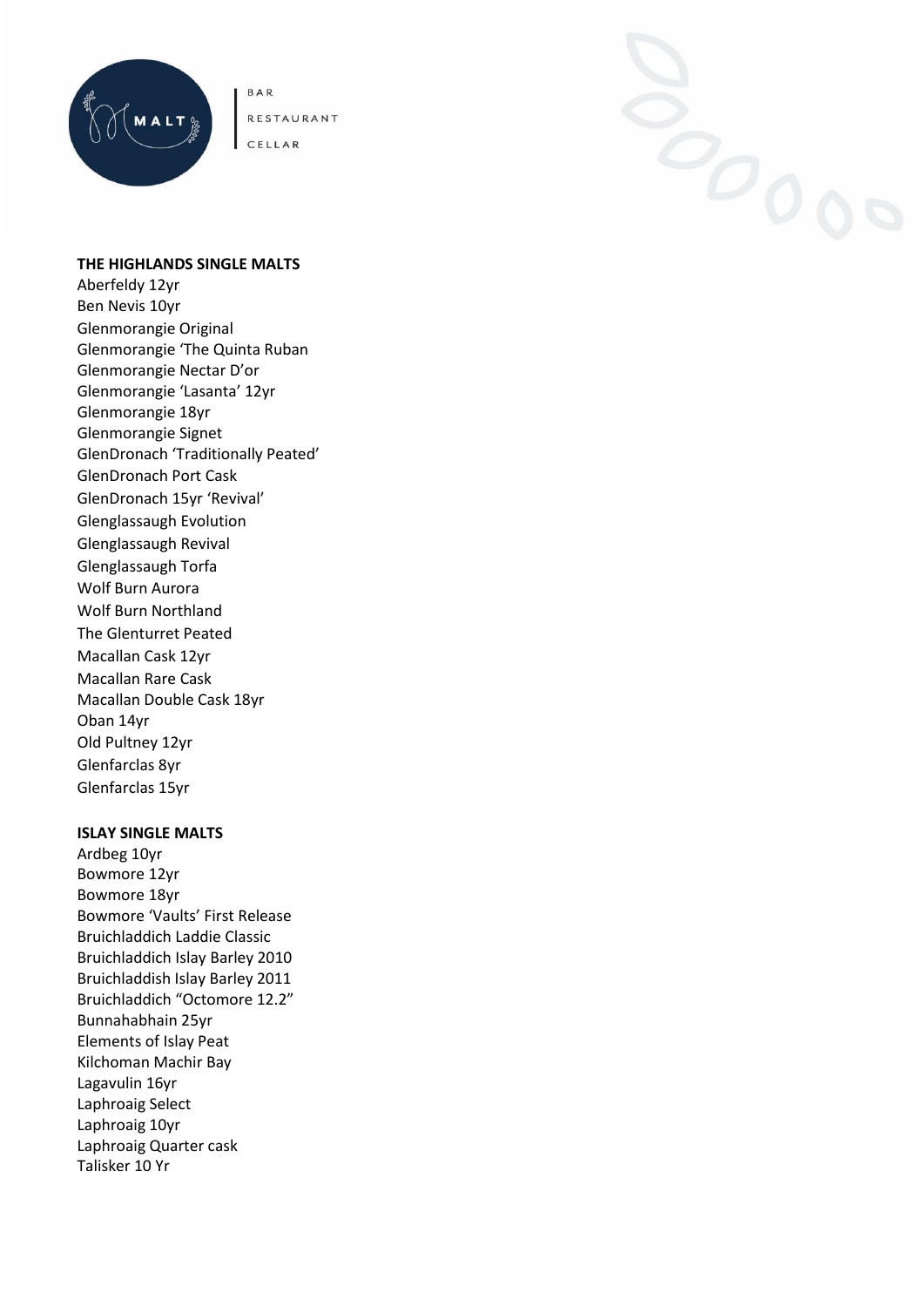

CELLAR

#### **THE ISLANDS SINGLE MALTS**

Arran Bothy Arran Sauternes Cask Arran Sherry Cask Arran Port Cask Highland Park 10yr Highland Park 12yr Highland Valfather Jura 10yr Jura 12 yr Jura Journey Talisker 10yr Talisker Port Rougue Glen Scotia 15yr

#### **SPEYSIDE SINGLE MALTS**

Aberlour 12yr Aberlour A'bunadh Balvenie 12yr Double Wood Benromach 10yr Benromach Peat Smoke BenRiach Somkey Malt 10yr BenRiach 12yr BenRiach 10 yr Cragganmore 12yr GlenGrant 10yr Glenfiddich 12yr Glenfiddich IPA Cask Glenfiddich Project XX The Glenlivet 'Nadurra' Oloroso Cask Finish The Glenrothes Vintage Reserve 12yr The Glenrothes " Whiskey Makers Cut" The Glenrothes Vintage Reserve 18yr Speyburn 'Bradan' GlenAllachie Cask Strength 10 Yr Gordon & Macphail Tomatin Distilery ` Gordon & Macphail Glenrothes Distilery

# **BLENDS OF SCOTLAND**

Pure Scot Pure Scot Midnight peat Shackleton Nevis Dew Deluxe 12yr

#### **CANADIAN WHISKEY**

Canadian Club Crown Royal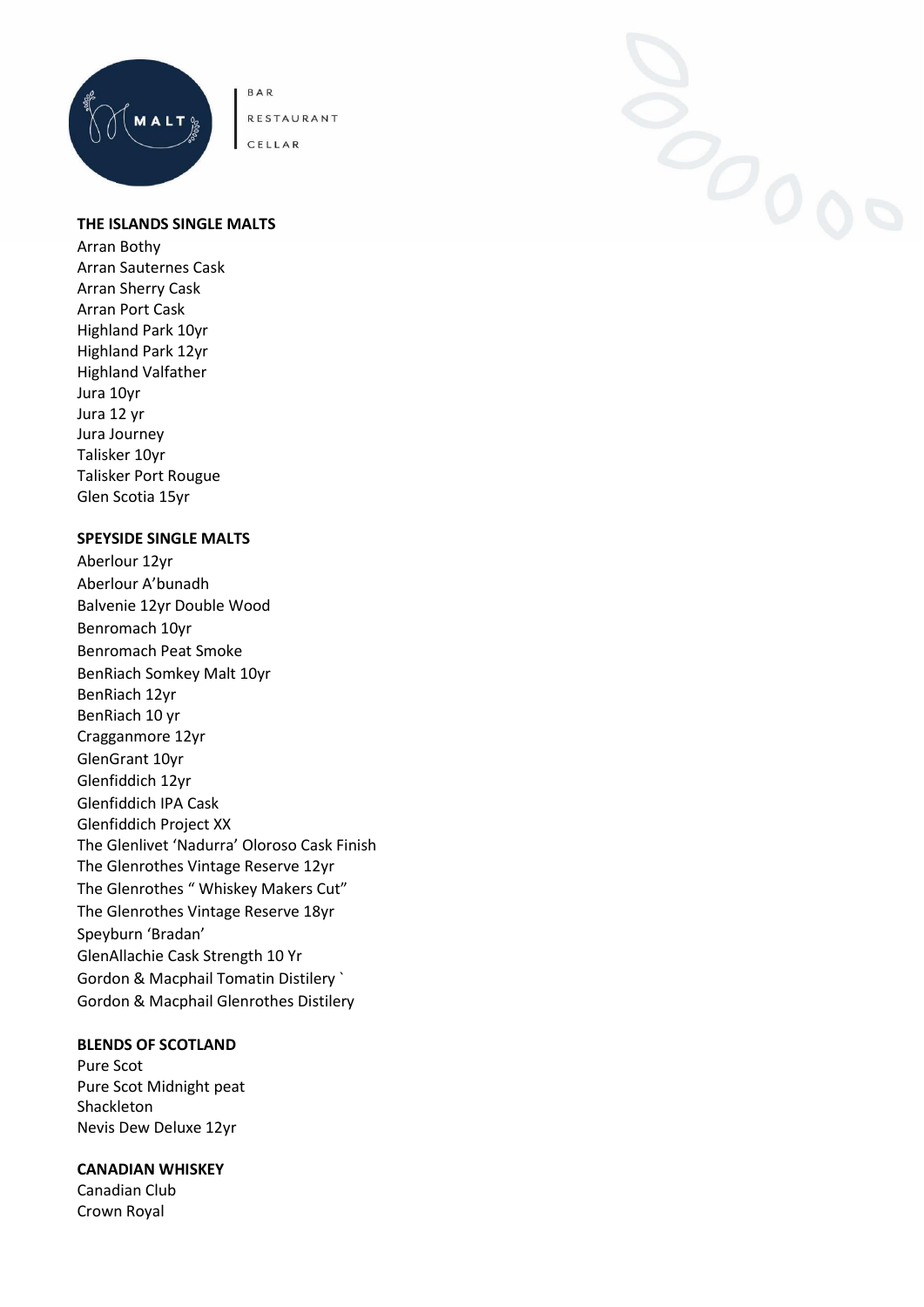

CELLAR



#### **TAIWAN SINGLE MALTS**

Kavalan Solist Single Malt Kavalan Solist Vinho Barrique Kavalan Solist Ex Bourbon Kavalan Solist Oloroso Sherry Cask

#### **INDIAN SINGLE MALTS**

Paul John Classic Paul John Brilliance Amrut Fusion Sigle Malt Amrut Fusion Peated

#### **JAPAN SINGLE MALTS AND BLENDS**

Nikka Taketsuru Pure Malt Nikka Coffey Grain Nikka Miyagikyo The Kurayoshi Pure Malt The Kurayoshi Pure Malt 8yo The Kurayoshi Pure Malt 12yo The Koshi-No Mizunara Oak The Koshi-No Mizunara Oak 10yo Togouchi Premium Blend Togouchi Premium Blend 15 Yr Togouchi Blend Sake Cask Togouchi Single Malt

#### **AUSTRALIAN SINGLE MALTS AND BLENDS**

Hellyers Road Peated (TAS) Hellyers Road Pinot Finish (TAS) Lark Classic Cask (TAS) Lark Cask Double Tawny (TAS) Lark Ruby Pinot (TAS) Lark Rum Cask Release 3 (TAS) Limburners Peated (WA) Limeburners Sherry Cask (WA) Limburners Pork Cask (WA) Launceston Bourbon Cask (TAS) Launceston Tawny Cask (TAS) Launceston Apera Cask (TAS) Iniquity Peated Shiraz (SA) 23rd Street Single Malt The Grove Bourbon Cask (WA) Fossey Sherry (VIC) Starward Dolce (VIC) Starward Fortis (VIC) Starward Solera (VIC) Tintenbar Heritage Corn (NSW)